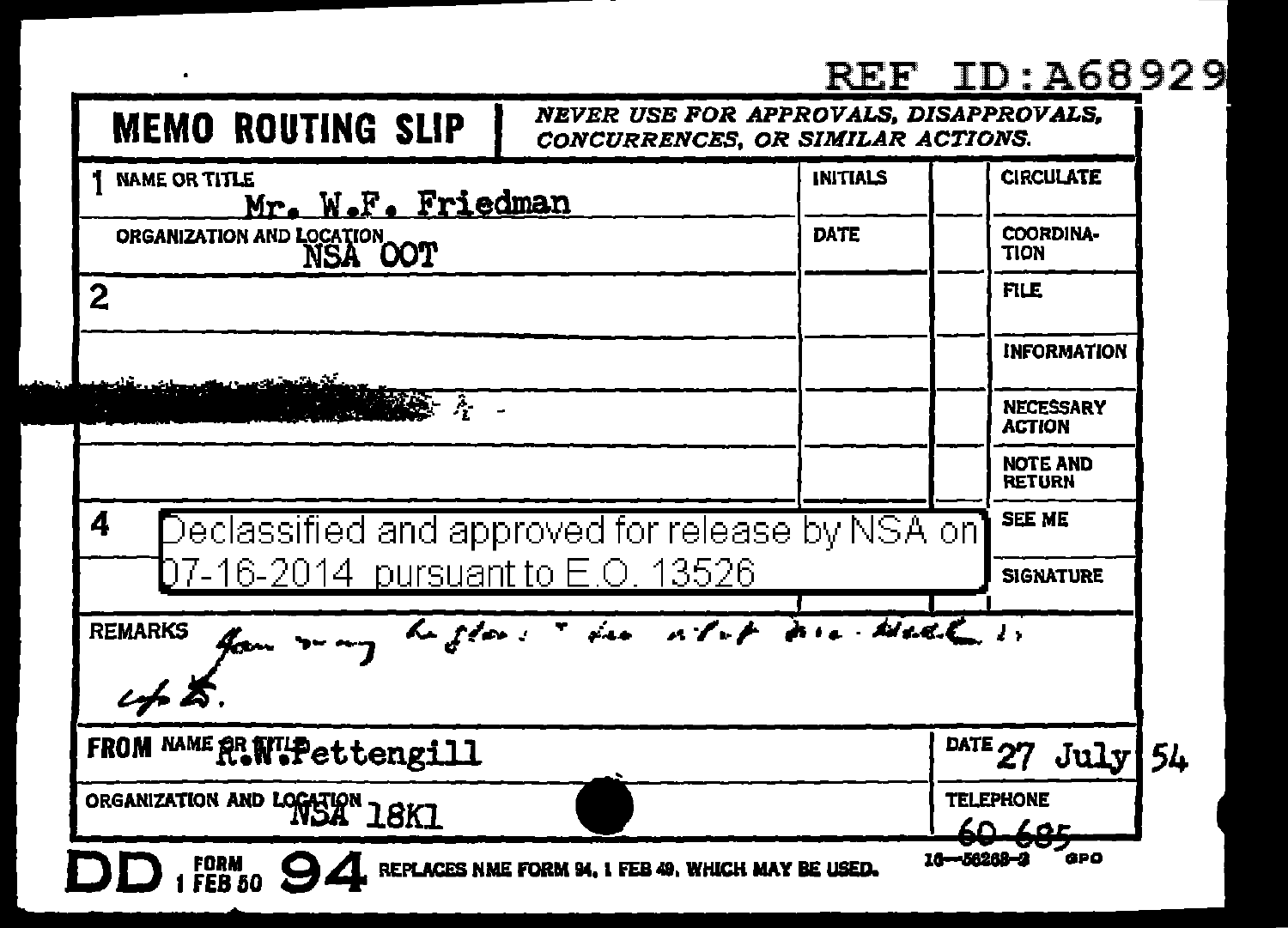

 $\blacksquare$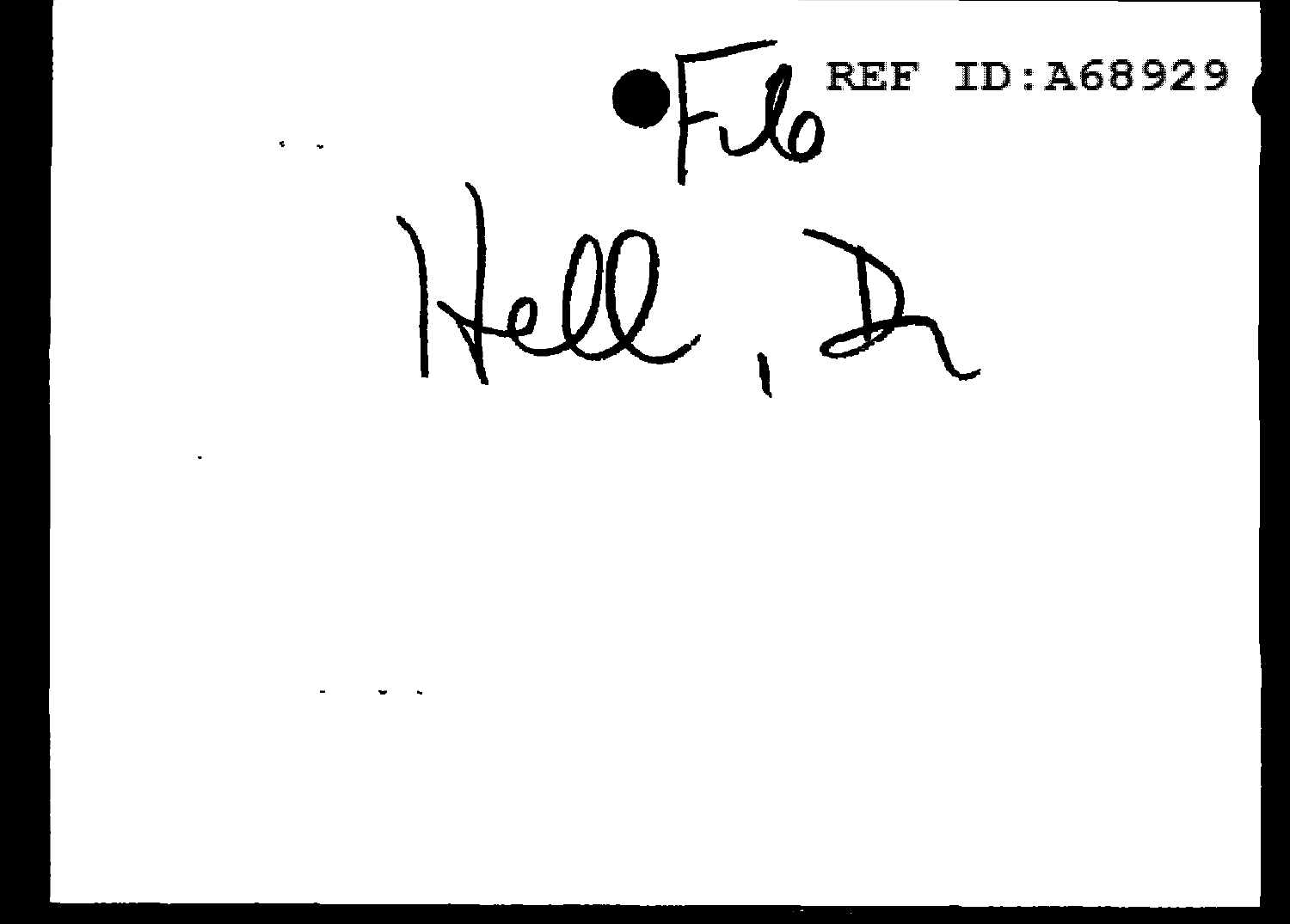ID:A68929 7.RF

Patent Application 457256

<del>ONFIDENTIA</del>

28.1.1954

Dr. Ing. Rudolf Hell

Kiel.6.8.1952.

Nethod for the Secret Transmission of Nessages.

In the transmission of messages it is frequently necessary to maintain secrecy, whether it be language, a picture, or Morse characters. This matter is of special importance in the case of wireless transmission. Mumerous methods are known for secret transmission of messages:

In telegraphic operations for instance the use of cipher machines for the encipherment of the text is the most effective means. In telephonic operations with amplitude modulation the carrier frequency is modulated or a side band reversal or side band transposition is undertaken. Often the message is made unintelligible by superimposition of interfering frequencies. Finally the voice frequency band may be broken up into several frequency ranges (sub-bands) which are transposed and used to modulate the carrier frequency. In this way the side bands appear interchanged. In facainile secrecy is achieved by systematic change of the synchronism of the picture drams at the sending and receiving stations which causes a distortion of the image. In so doing the image amplitudes are preserved, only the position of the image elements with respect to one another is changed. It has also been proposed to transmit the image elements alternately as positive and negative. In regard to unauthorised decipherment of the secret message, the methods of speech encipherment working with transposition of the frequency sub-bands is safest. These methods however all use amplitude modulation and do not make use of the great transmission advantages of frequency modulation. Secret facsimile on the other hand uses no frequency transpositions, despite their success in speech encipherment.

According to the underlying idea of this invention a piece of information, i.e. language or a picture, is first frequency modulated and then the methods of influencing frequency familiar from direct speech encipherment are employed. For this purpose the frequency modulated carrier is broken up within the range of the frequency lift (Frequenshub) into partial frequency ranges (sub-bands) and these partial ranges are enciphered. For instance, the partial ranges can be interchanged according to a key in continuous fashion using well known means. After encipherment, the sub-bands are again united into a frequency band are either transmitted directly

<del>)NFIDENTIA</del>

 $H$ ell

(႔

 $\frac{2}{3}$ 

C<sub>1</sub>C2 jŝ

¢

 $\begin{array}{c}\n\cdot\bigcirc\mathcal{S}\n\subset \\
\overline{\mathbb{F}}\in\mathbb{F}_{q_{1}}^{q_{2}}\\
\overline{\mathbb{F}}\in\mathbb{F}_{q_{3}}^{q_{4}}\n\end{array}$ 

्लि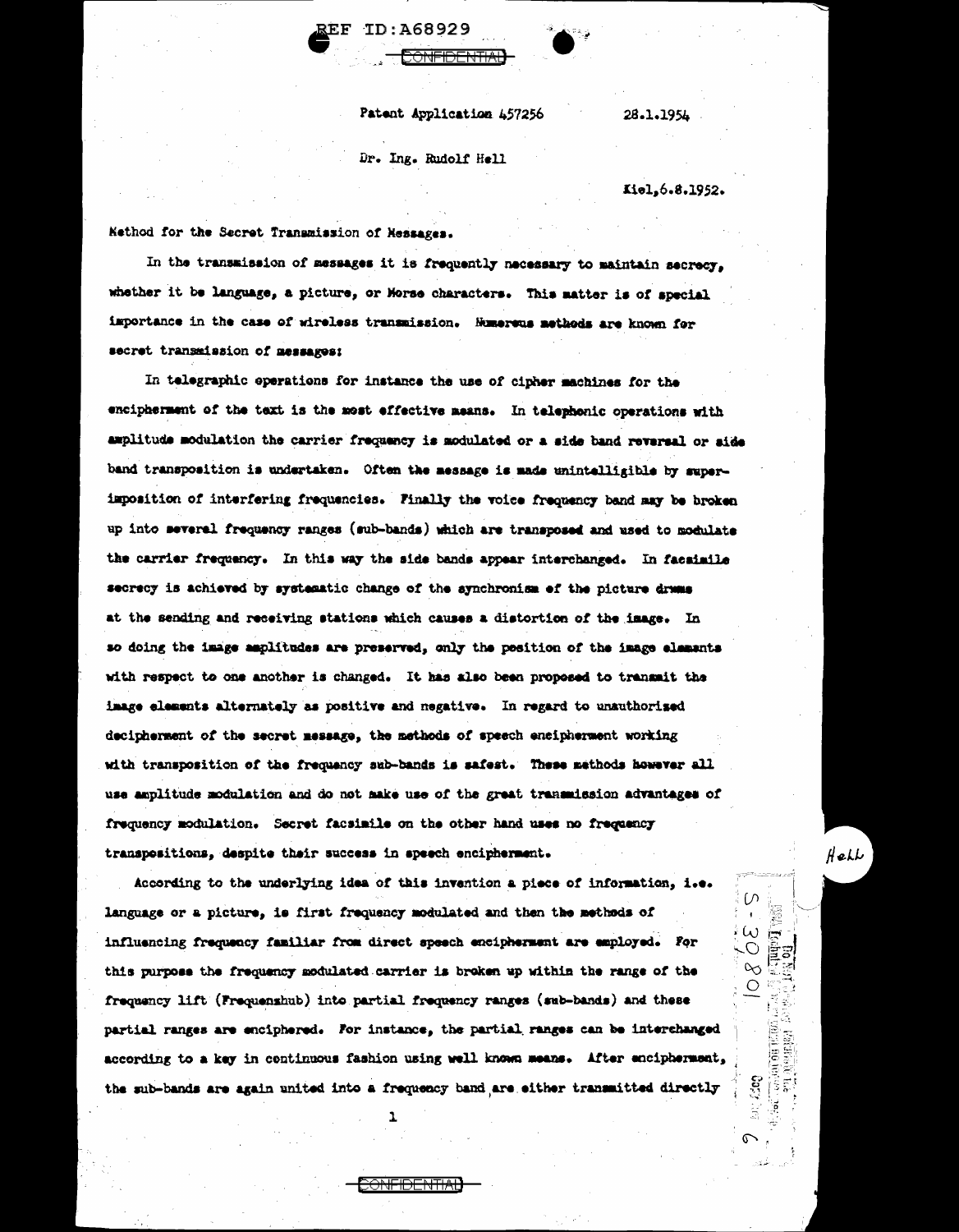to the receiver or are transformed into an amplitude modulated band to render unauthorized decipherment more difficult and then transmitted. Transmission may be ever wires or by wireless. At the receiving end the same operations follow in reverse order, whereby the message is again deciphered.

ID: A68929

The use of frequency modulated sub-bands has, in addition to the familiar advantages of frequency modulation, in particular less sensitivity to interference. the advantage that the amplitudes of the sub-bands are equally great and constant at the time of encipherment so that the interchange is more readily accomplished. This method is especially favorable for secret facsimile transmission. In contrast to methods known hitherto for secret facsimile, the amplitude itself, which represents the content of the picture, is treated with a secure encipherment process in the round about way of frequency modulation, whereby the amplitude of the frequency modulated sub-bands remains constant in spite of varying picture amplitudes. Since it is also possible to sketch the picture dot by dot in the receiver, the times of the substitution of the sub-bands can be placed between the recording of the picture elements and thus be blanked out (asugeblendet).

In the illustration is shown a block wiring diagram of the encipherment procedure in principle. From a source 1 the message frequency band (language or picture) comes via the amplifier 2 to a modulator 3, in which its frequency modulates the carrier frequency supplied by oscillator 4. Filter 5 is permeable only for the range of the frequency lift (Frequenshub) of the carrier waves and cuts away the original message frequency band.

The frequency band which is permitted to pass is broken up into four sub-bands, let us say, by four filters 6, 7, 8, and 9, which are interchanged in familiar fashion in key stage 10. After encipherment, the sub-bands are again combined to form a frequency band and come via selector switch 11 directly into sender stage 12. Switch 11 can be so thrown that the frequency band composed of the transposed sub-bands is transformed in arrangement 13 into amplitude modulation and only then reaches the sending stage 12. From here the modulated carrier is conducted to the line 14 or to an antenna and so to the receiving station.

 $2.$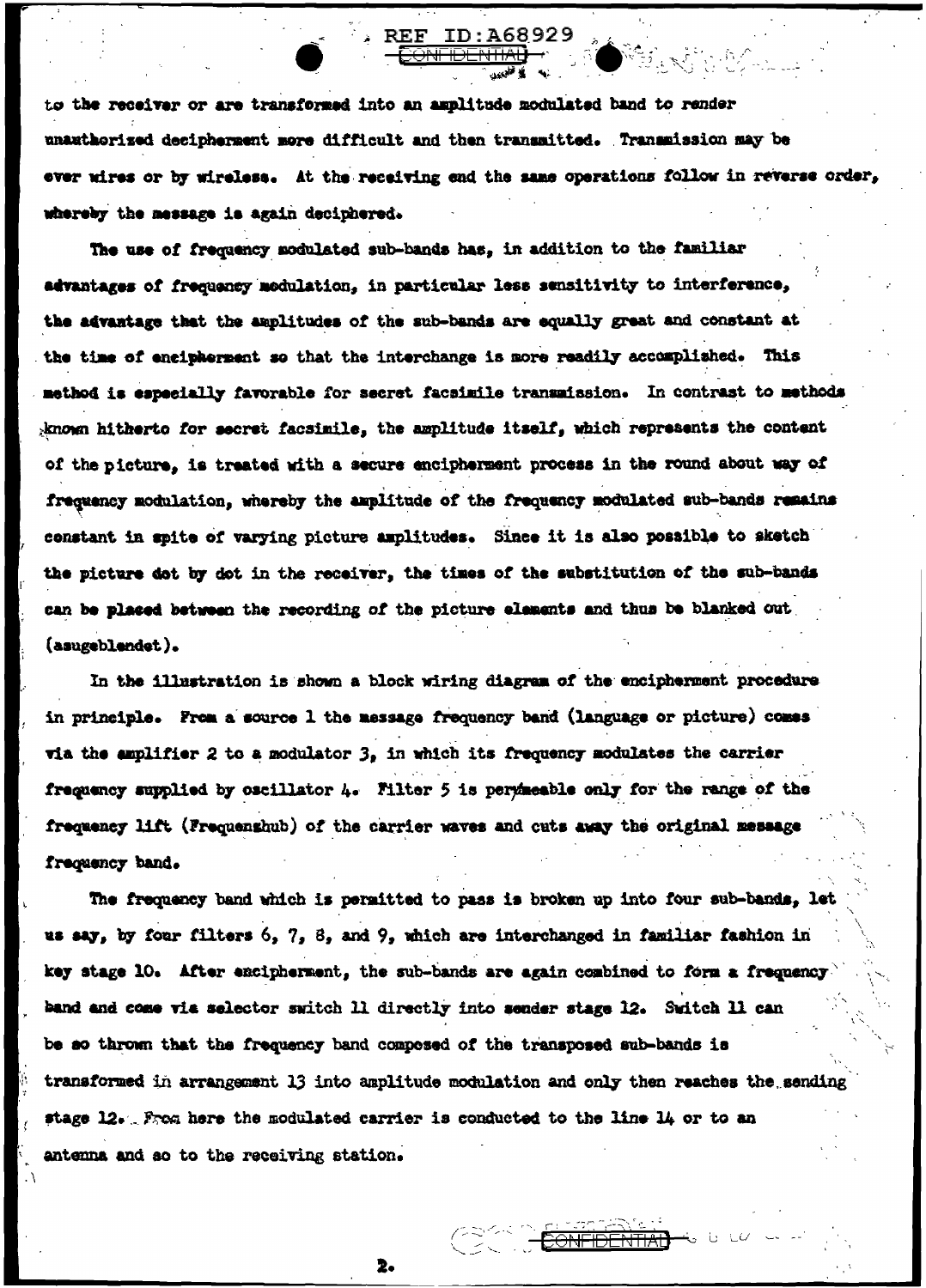## Patent claims.

1. Method for secret transmission of messages, in particular for the secret transmission of pictures. characterized by the fact that the frequency band of a carrier wave, which is frequency modulated with the message, is broken up into several sub-bands and these sub-bands are enciphered.

2. Method according to Claim 1, characterised by the fact that the partial frequency ranges are scrambled according to a key.

3. Hethod according to Claims 1 and 2, characterized by the fact that the enciphered partial frequency ranges are combined into a frequency band and transmitted.

 $4.4$  Method according to Claims  $1 - 3$ , characterised by the fact that the frequency band made up of enciphered partial frequency bands is transformed before transmission into an amplitude modified carrier.